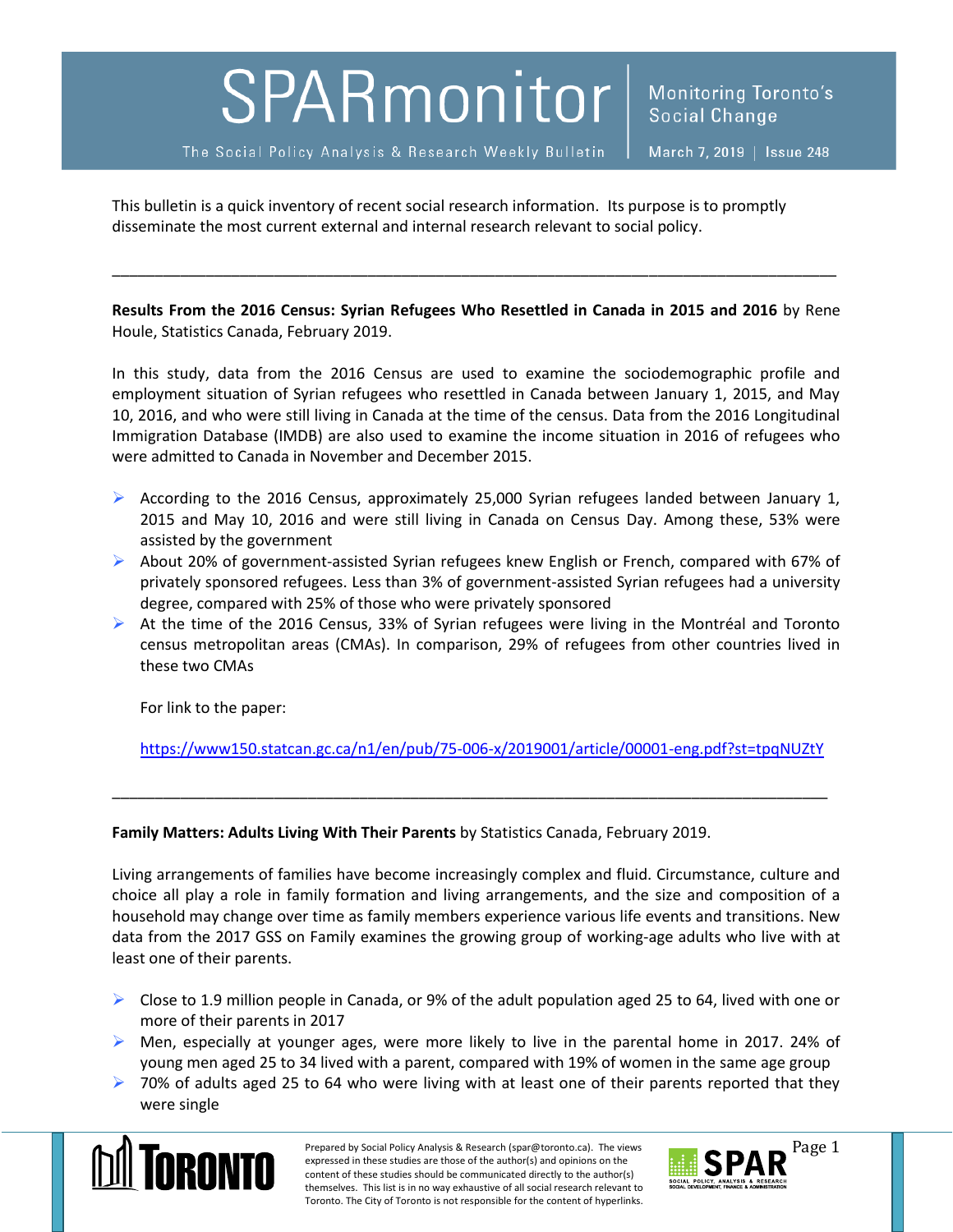For link to the article:

<https://www150.statcan.gc.ca/n1/daily-quotidien/190215/dq190215a-eng.htm>

**Education Spending in Public Schools in Canada: 2019 Edition,** by Angela MacLead and Joel Emes, Fraser Institute, January 2019.

\_\_\_\_\_\_\_\_\_\_\_\_\_\_\_\_\_\_\_\_\_\_\_\_\_\_\_\_\_\_\_\_\_\_\_\_\_\_\_\_\_\_\_\_\_\_\_\_\_\_\_\_\_\_\_\_\_\_\_\_\_\_\_\_\_\_\_\_\_\_\_\_\_\_\_\_\_\_\_\_\_\_\_\_\_

This study focuses on the change in education spending on public schools over the last decade (2006/07 to 2015/16). It has two main parts. The first part focuses on the change in spending on public schools over the last decade, and the second part expands the analysis to explain the types of spending observed provincially and nationally.

- In aggregate, spending on public schools in 2015/16 amounted to \$64.8 billion, an increase of \$16.0 billion, or 32.6 percent from 2006/07 when spending on public schools was \$48.9 billion
- $\triangleright$  Total enrolment in public schools in Canada declined by 1.8 percent between 2006/07 and 2015/16, from 5.2 million to a little over 5.0 million students
- $\triangleright$  Saskatchewan saw the largest increase in per-student spending in public schools [...] a 36.4 percent increase. The smallest increase was in Alberta (8.1 percent)

For the link to the article:

[https://www.fraserinstitute.org/sites/default/files/education-spending-in-canada-2019\\_0.pdf](https://www.fraserinstitute.org/sites/default/files/education-spending-in-canada-2019_0.pdf)

**Regional Differences in Ontario,** by Kiran Alwani and Andrea Parkin, Mowat Centre, February 2019.

\_\_\_\_\_\_\_\_\_\_\_\_\_\_\_\_\_\_\_\_\_\_\_\_\_\_\_\_\_\_\_\_\_\_\_\_\_\_\_\_\_\_\_\_\_\_\_\_\_\_\_\_\_\_\_\_\_\_\_\_\_\_\_\_\_\_\_\_\_\_\_\_\_\_\_\_\_\_\_\_\_\_\_

This report explores whether and how the opinions of Ontarians from different regions differ across key issues related to the economy, immigration and diversity, international trade, relations with Indigenous peoples, the impact of government and policy priorities. In particular, the report explores whether there is an urban-rural divide in opinions on these issues.

- $\triangleright$  While urban populations generally have a more positive assessment of the economy, Ontarians across all regions seem to be worried about their future prospects in terms of employment
- $\triangleright$  About four in ten residents of Toronto (41%) and the Ottawa Belt (37%) say that governments have a positive impact on people's lives, compared to fewer than one in four (22%) in both Hamilton-Niagara and the 401 Corridor
- $\triangleright$  About 40 per cent of Ontarians in all regions say that Canada should maintain current immigration levels, while another 40 per cent say that the country should accept fewer immigrants

For the link to article:

[https://mowatcentre.ca/wp-content/uploads/publications/184\\_portraits\\_regional\\_divide.pdf](https://mowatcentre.ca/wp-content/uploads/publications/184_portraits_regional_divide.pdf)



\_\_\_\_\_\_\_\_\_\_\_\_\_\_\_\_\_\_\_\_\_\_\_\_\_\_\_\_\_\_\_\_\_\_\_\_\_\_\_\_\_\_\_\_\_\_\_\_\_\_\_\_\_\_\_\_\_\_\_\_\_\_\_\_\_\_\_\_\_\_\_\_\_\_\_\_\_\_\_\_\_\_\_